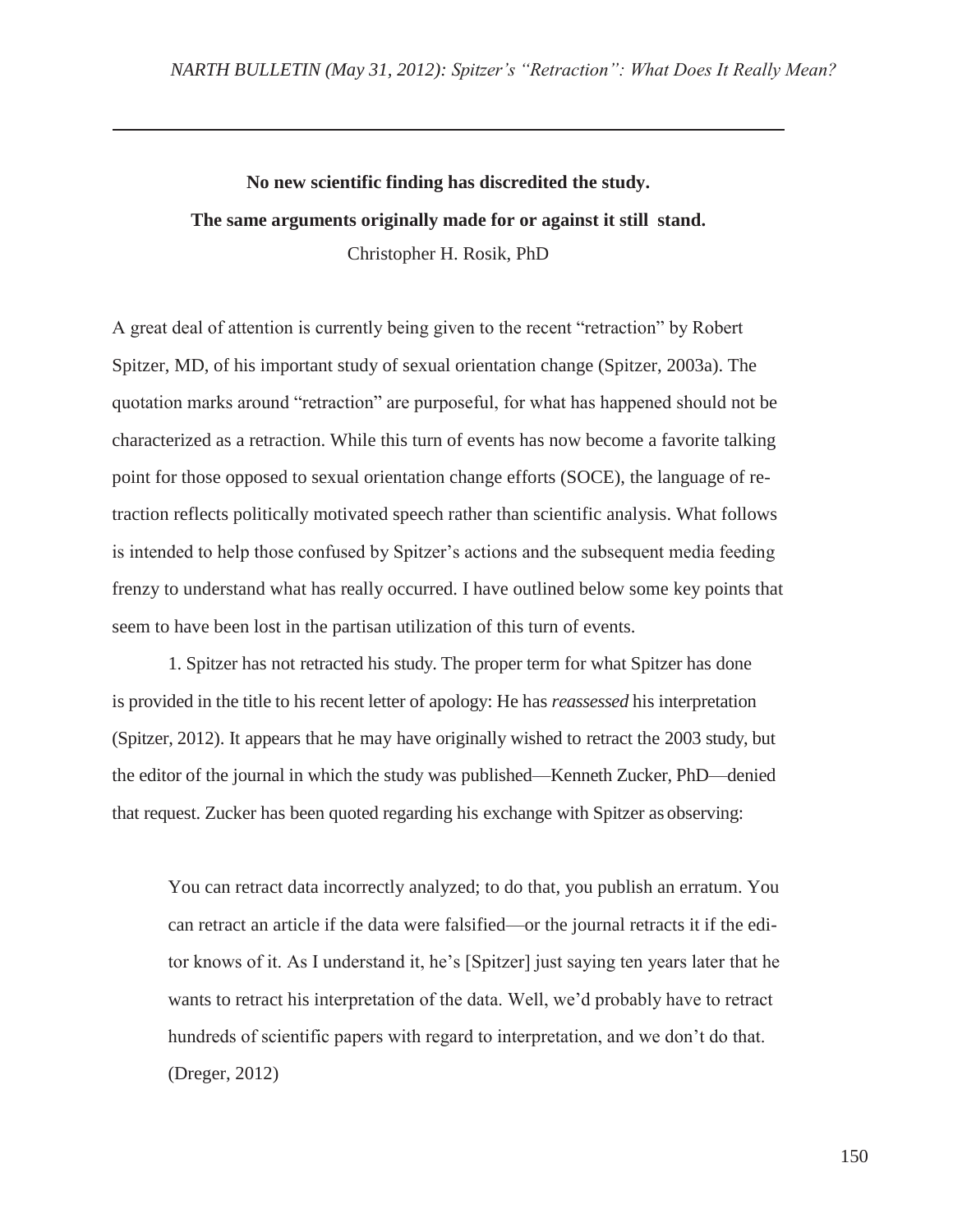What Zucker is essentially saying is that there is nothing in the science of the study that warrants retraction, so all that is left for one to change is his interpretation of the findings, which is what Spitzer appears to have done.

2. Spitzer's change of interpretation hinges on his new belief that reports of change in his research were not credible. Instead, he now asserts that participants' accounts of change were "self-deception or outright lying" (Spitzer, 2012). In taking this position, Spitzer has aligned himself with original critics of the study. When the original study was published, peer commentaries about the study had been solicited and were published in the same issue. Among those who questioned the reliability of the self-reports of change were many familiar opponents of SOCE: A. Lee Beckstead, Helena Carlson, Kenneth Cohen, Ritch Savin-Williams, Gregory Herek, Bruce Rind, and Roger Worthington.

3. The case for the credibility of participants' account of change still remains. Remember that nothing about the science of Spitzer's research was flawed. Like all research pursuits, the methodology had limitations, but a reasonable case for accepting the validity of these accounts was made at the time and still stands today. At the time his study was published, Spitzer (2003a) reported that "there was a marked reduction on all change measures. This was not only on the three measures of overt behavior and sexual orientation self-identity . . . but also on the seven variables assessing sexual orientation itself" (p. 410). In addition, 119 of his sample of 200 participants reported achieving "Good Heterosexual Functioning," which was defined in terms of increasing satisfaction in opposite-sex sexual behaviors and decreased same-sex fantasy.

Among the peer commentaries that agreed with Spitzer's original interpretation, Wakefield (2003) noted that "to assume without evidence that reports of changes must be deceptions begs the question of whether change sometimes occurs" (p. 457). Spitzer (2003b) himself responded to the critics by noting: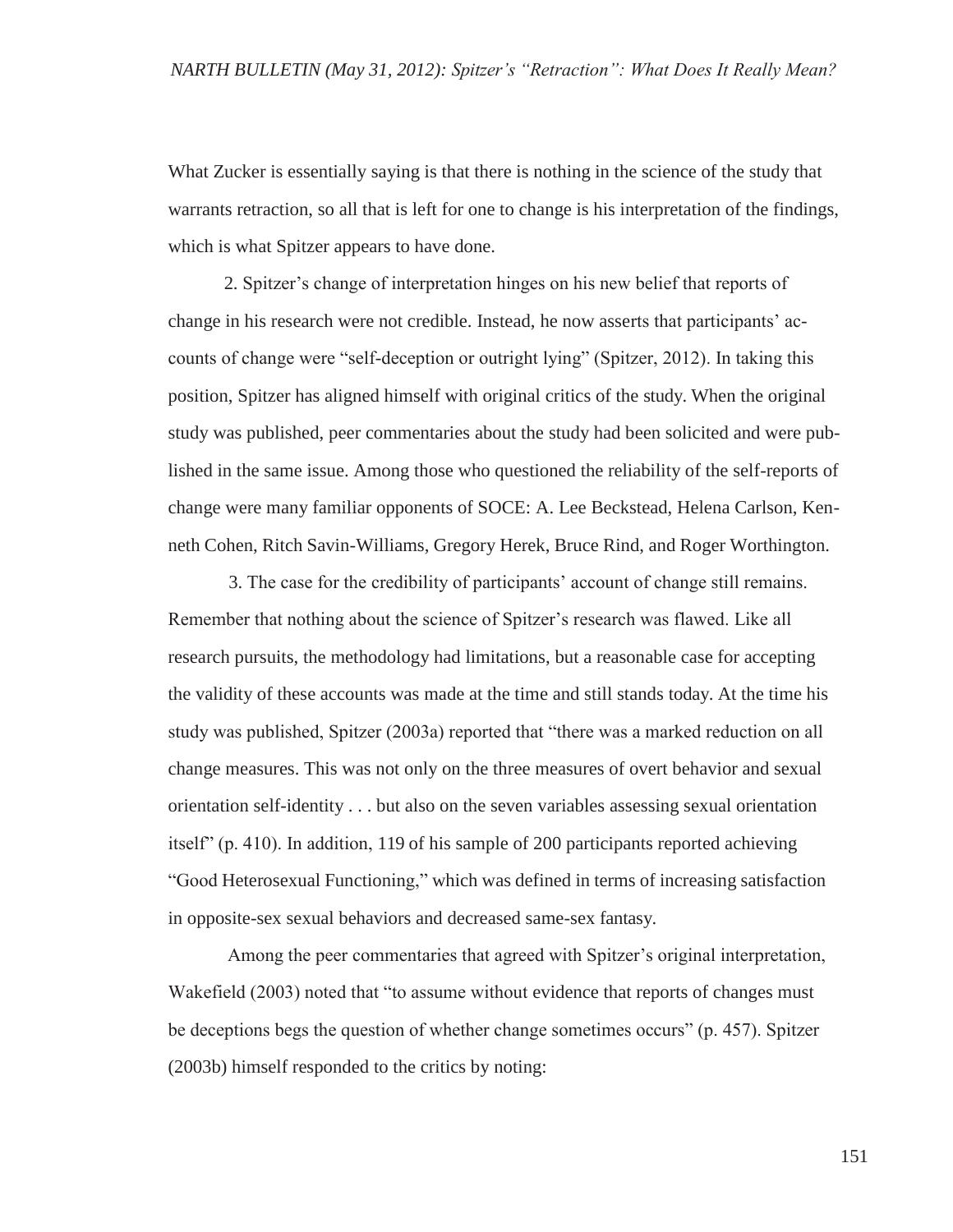Therefore, the critics are correct in claiming that significant response bias could have been present but they certainly have not proved that it was present. They also did not point to anything in the study results that suggests response bias. I acknowledge that some response bias could certainly have occurred, but I find it hard to believe that it can explain all of the reported changes....... Surely if bias were present, one would expect that subjects (as well as their spouses) would be motivated to give particularly glowing accounts of marital functioning. They did not. (p. 471)

It is curious that Spitzer's (2012) apology seems to imply that he earlier claimed his research proved the efficacy of SOCE. As was understood at the time, the design of Spizter's study ensured his research would not definitively prove that SOCE can be effective. Certainly it did not prove that all gays and lesbians can change their sexual orientation or that sexual orientation is simply a choice. The fact that some people inappropriately drew such conclusions appears to be a factor in Spitzer's reassessment. Yet the fundamental interpretive question did and still does boil down to one of plausibility: Given the study limitations, is it plausible that some participants in SOCE reported actual change?

In spite of all the recent media hoopla, nothing has really changed regarding the interpretive choice one faces regarding the limitations of self-report in this study. Either all of the accounts across all of the measures of change across participant and spousal reports are self-deceptions and/or deliberate fabrications, or they suggest it is possible that some individuals actually do experience change in the dimensions of sexual orientation. Good people can disagree about which of these interpretive conclusions they favor, but assuredly it is not unscientific or unreasonable to continue to believe that the study supports the plausibility of change.

4. There is an unspoken double standard in the reports of Spitzer's reassessment. The probable influence of political and other nonscientific factors in how Spitzer's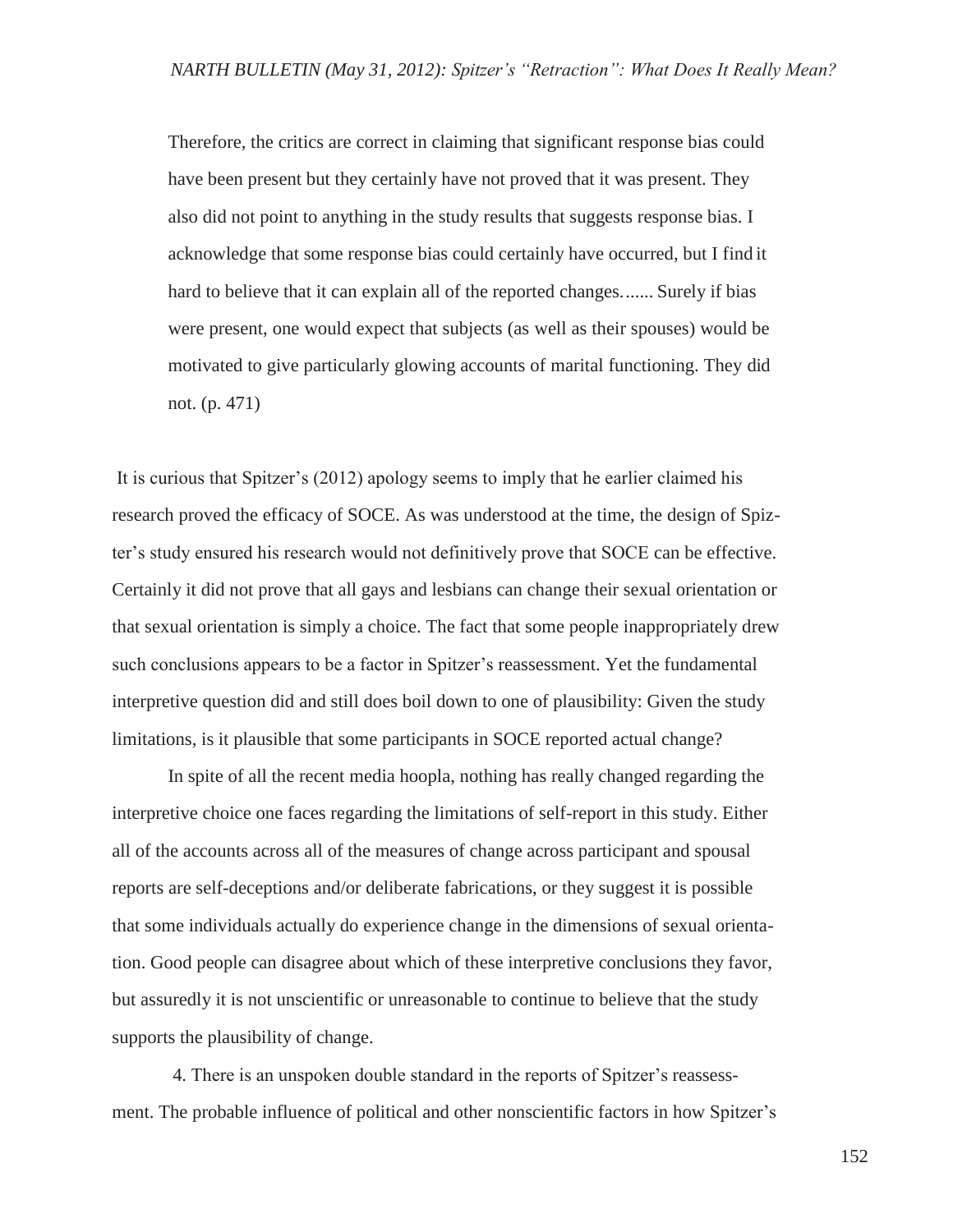reassessment is being portrayed can be seen in which interpretations of self-report data receive favored notoriety and which are relegated to unfavored exile. Yarhouse (2003) observed this lack of consistency at the time of the study:

Memory recall of this sort can be unreliable. To be fair, however, much of what we know about LGB experiences, including theories for the etiology of sexual orientation and studies of sexual identity development and synthesis, is based upon retrospective studies utilizing memory recall. Any time proponents of the biological hypothesis for the etiology of homosexuality cite the Bell et al. (1981) study they are referencing a study that utilized retrospective memory recall. The Shidlo and Schroeder (2002) study also relied upon memory recall and is subject to the same criticism. (p. 462)

Spitzer (2003b) had similar observations in defending his findings, implying that demand characteristics could have influenced the self-reports of participants in other related research:

This study had essentially the same design and a similar recruitment strategy of ex-gay subjects as in the Beckstead (2001) and Shidlo and Schroeder (2002) studies. This raises the question of why so very few of their subjects gave answers consistent with a change in sexual orientation whereas the majority of my subjects did. The possibility of researcher bias must be considered. (p. 471)

A triumphal embrace often accompanies self-report data that suggests harm from SOCE, the equivalence of gay and heterosexual parenting, and other foci that fit with the preferred narrative of gay activists. It is unfortunate but not surprising that reports of sexualorientation change are subject to unrelenting skepticism while other self-report data, such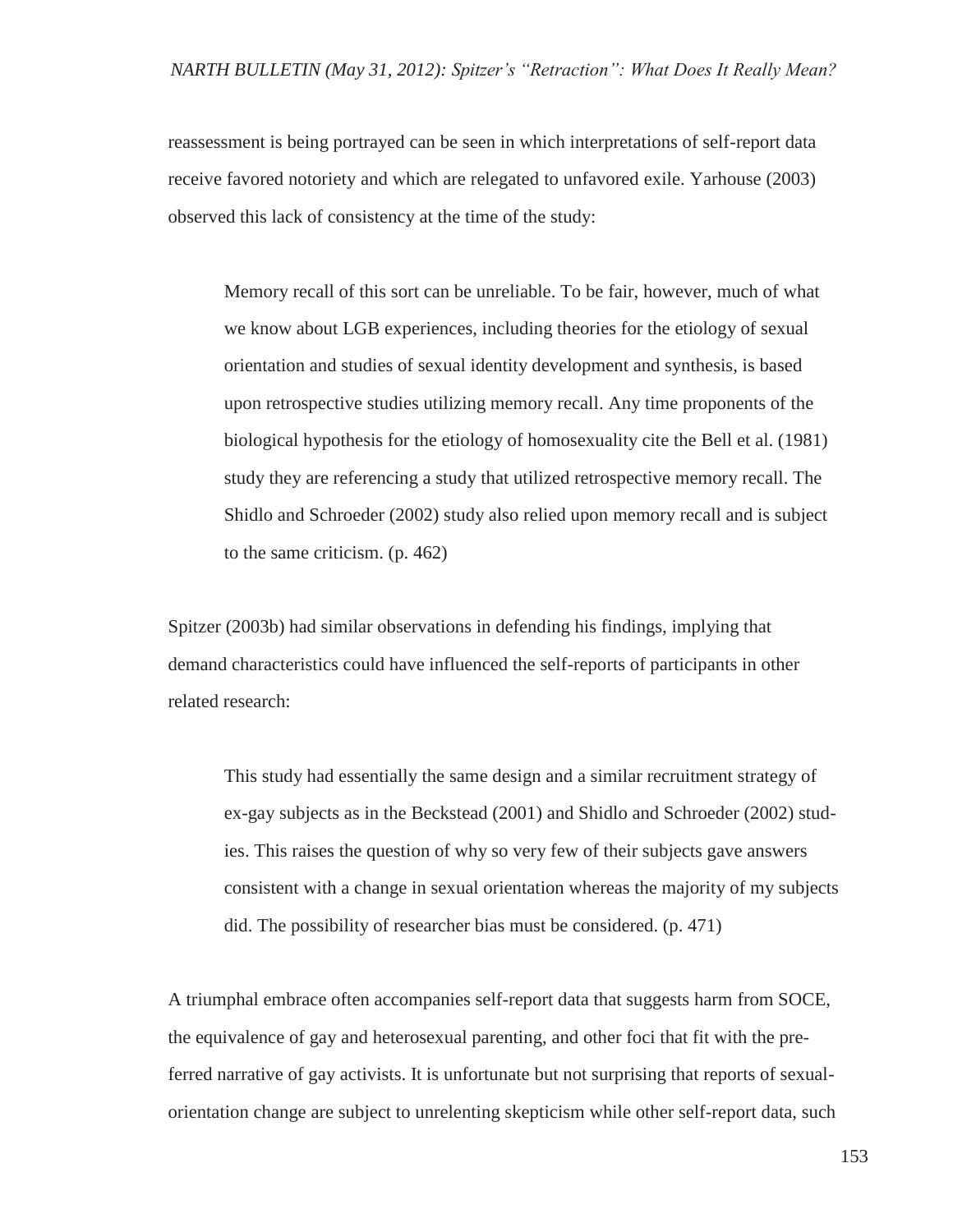as that of Shidlo and Schroeder (2002), seem to be reified as universal fact even though they suffer from similar limitations. If Spitzer's study is to be rejected for its use of selfreport data, should not methodologically equivalent research against SOCE receive a similarly skeptical reception? While scientific fairness would seem to demand this, political interests clearly do not.

5. Personal and sociopolitical contexts may provide insights into Spitzer's reassessment. I once spoke briefly with Dr. Spitzer by phone years ago following the publication of his research. He seemed to be a kind and compassionate man who exemplified the spirit of genuine scientific curiosity. No doubt he was grieved that some used his work to make unsupportable claims of SOCE efficacy, and this may have resulted in unfulfilled expectations by some gay and lesbian consumers. Yet it is certainly possible that other needs beyond his concern for human welfare were at play in his apology.

It is hard to imagine the fall from professional grace that Spitzer took due to this study. In a very short period of time, his status within his profession changed from that of a heroic pioneer of gay rights to that of an unwitting mouthpiece for practitioners of SOCE, whom many of his colleagues deem morally reprehensible. Before and after the study was published, Spitzer confirmed that he was receiving a high volume of hatemail and that significant anger was being directed at him (Spitzer, 2003b; Vonholdt, 2000). A decade of being hammered by your friends, your colleagues, and a gay community that once revered you would surely take a toll on any of us.

Spitzer currently suffers from Parkinson's disease and is in the twilight of his life; under these circumstances, he would understandably reflect on what sort of legacy he wants to leave. Hero or villain, icon or pariah—which legacy would anyone prefer to have? I cannot say for sure that these nonscientific considerations influenced Spitzer's decision to "retract" his study, but I can say that it is hard for me to conceive how they would not. Spitzer likely knows infinitely more gay and lesbian persons than he does individuals who report change in sexual orientation. This may have made it difficult for him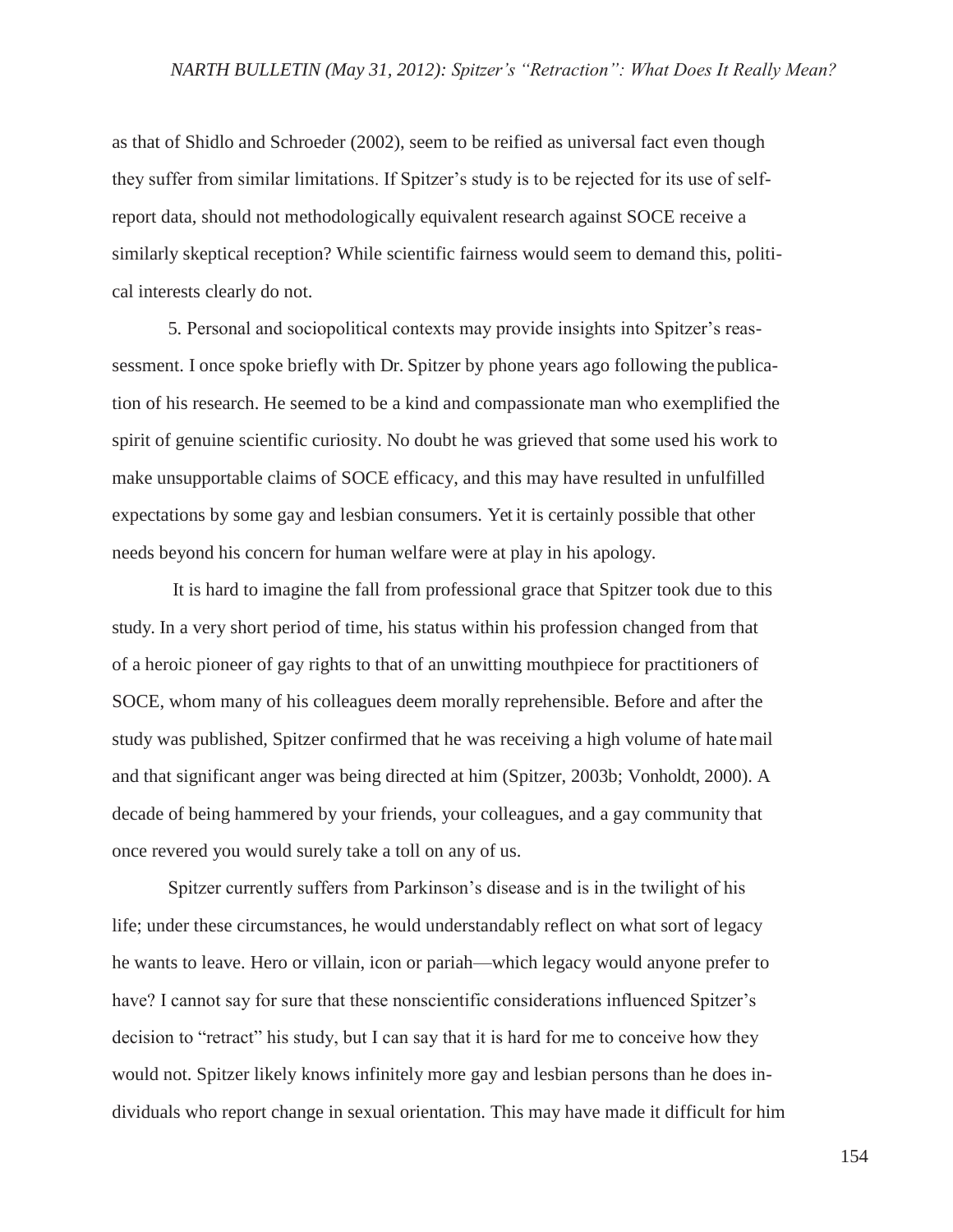to see that in trying to atone for the harm gay men and lesbians in his professional network claimed resulted from the study, he simultaneously caused harm to participants in his study who experienced change and now are told they were deceived or are lying. All of this serves to underscore how personal and subjective the practice of social scientific discourse can be when the subject matter is entangled in a major sociopolitical debate.

## **Conclusion**

A purely scientific approach to the limitations of Spitzer's research would be to conduct more rigorous outcome research, something that he, along with others, has been calling for all along (Jones, Rosik, Williams, & Byrd, 2010; Spitzer, 2003a, 2003b). Even the APA Task Force report on Appropriate Therapeutic Responses to Sexual Orientation (American Psychological Association, 2009) issued a call for such studies to be undertaken. Unfortunately, the reality appears to be that the APA and other institutions in a position to fund and conduct outcome research on SOCE in conjunction with NARTH and other SOCE practitioners have no real interest in doing so. They have nothing to gain by such research, as outcomes unfavorable to SOCE would not meaningfully change their current skepticism, while outcomes favorable to SOCE would be a public relations and public policy disaster for them.

I doubt that Spitzer would "retract" his assessment of the likelihood that needed follow-up studies would be conducted (Spitzer, 2003b):

Given the cost and complexity of such a study and the current view in the mental health professions of the benefits and risks of reorientation therapy, such a study is not going to happen in the near future. This is unfortunate because of the real questions raised, albeit admittedly not resolved, by this study. (p. 472)

155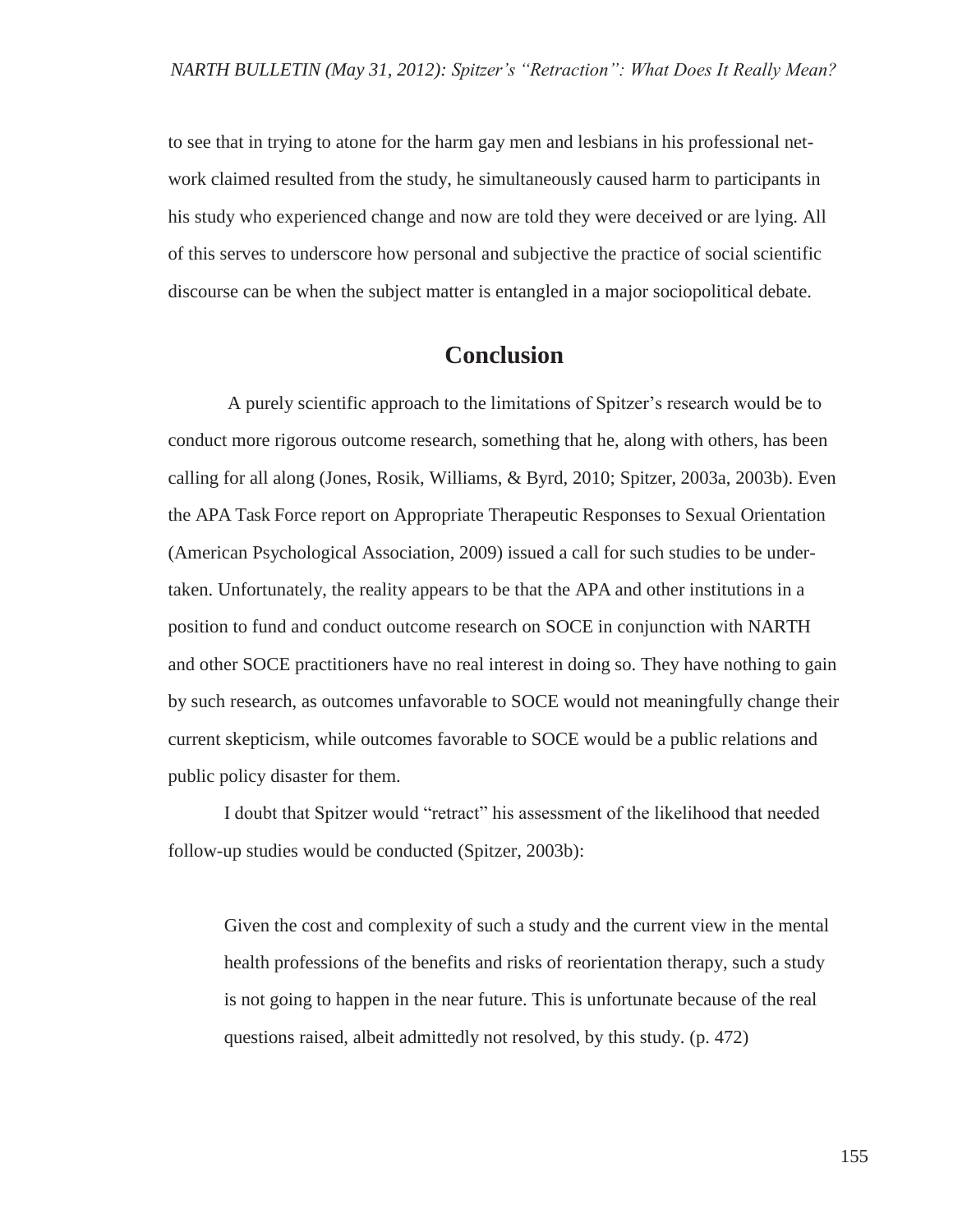So instead of more and better research on SOCE, we find activists and their supporters in the media pouncing on a change of interpretation in an effort to preempt legitimate scientific debate. Nuance, context, and balanced analysis all be damned: What seems to be foremost is the use of Spitzer's reassessment to bludgeon SOCE supporters into submission and silence. Is it really far-fetched to suspect science is being held hostage to political agendas here?

I sincerely hope that this brief analysis helps clarify what did and did not happen when Spitzer "retracted" his earlier study. No new scientific finding was discovered that discredited SOCE. No egregious methodological flaw was identified. The same arguments forwarded in favor of or against the study a decade ago still stand. Legitimate debate about the study's significance can and should still take place. Nothing has changed except that Spitzer has revised his earlier interpretation for what are likely to be a host of understandable but inherently non-scientific reasons. This is his right, but let no one tell you that in doing so he has discredited his research or alternative interpretations more favorable to those who report change in their same-sex attractions and behavior.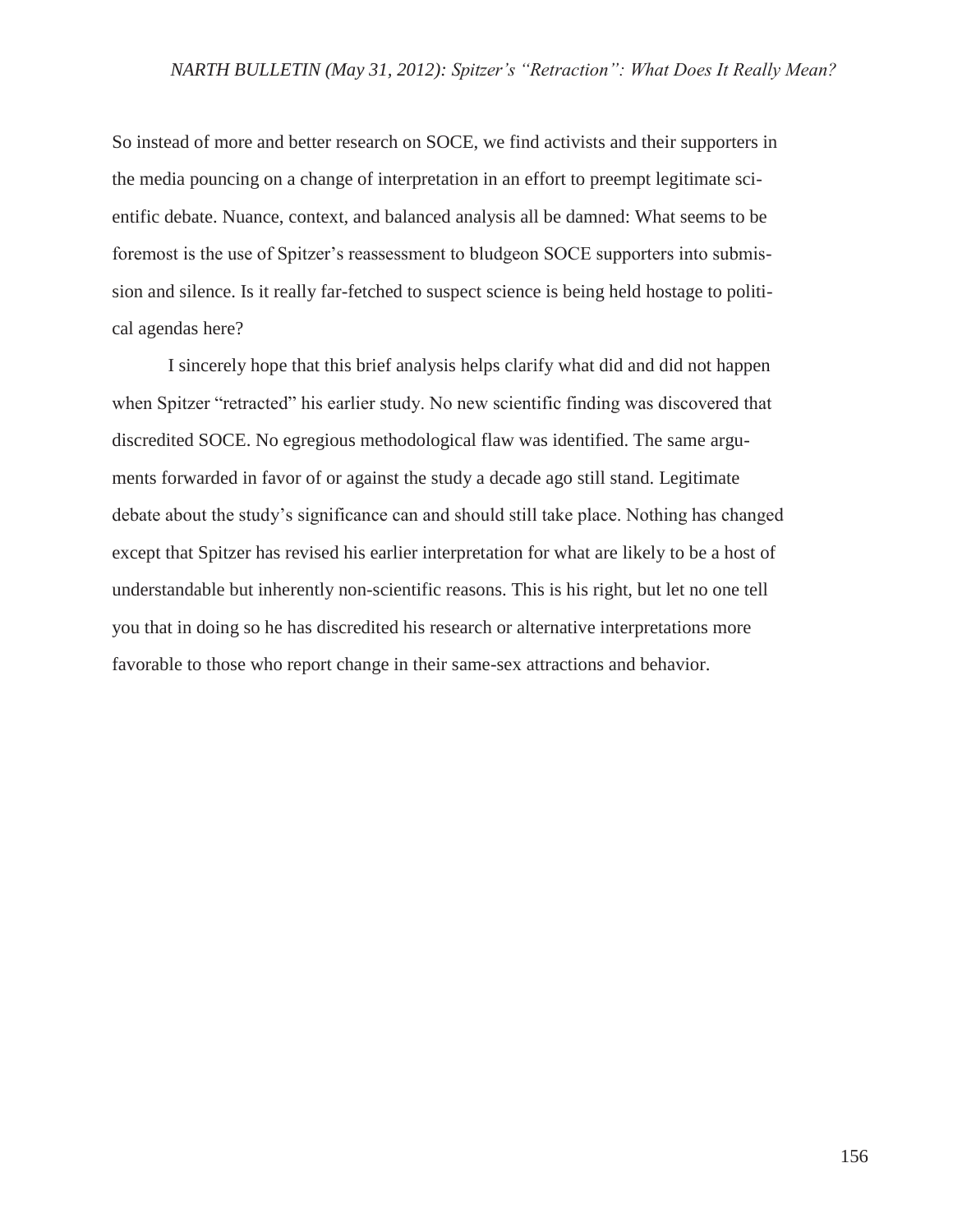## **References**

- American Psychological Association. (2009). Report of the APA Task Force on appropriate therapeutic responses to sexual orientation. Retrieved from<http://www.apa.org/pi> /lgbt/resources/therapeutic-response.pdf
- Beckstead, A. L. (2001). Cures versus choice: Agendas in sexual reorientation therapy*. Journal of Gay and Lesbian Psychotherapy, 5*(3/4), 87–115.
- Bell, A. P., Weinberg, M. S., & Hammersmith, S. K. (1981). *Sexual preference: Its development in men and women.* Bloomington, IN: Indiana University Press.
- Dreger, A. (2012). How to ex an "ex-gay" study. Web log post retrieved from http:// psychologytoday.com/blog/fetishes-i-dont-get/201204/how-ex-ex-gay-study
- Jones, S. L., Rosik, C. H., Williams, R. N., & Byrd, A. D. (2010). A scientific, conceptual, and ethical critique of the report of the APATask Force on Sexual Orientation. *The General Psychologist, 45*(2), 7–18. Retrieved from <http://www.apa.org/divisions> /div1/news/fall2010/Fall%202010%20TGP.pdf
- Shidlo, A., & Schroeder, M. (2002). Changing sexual orientation: A consumers' report. *Professional Psychology: Research and Practice, 33,* 249–259.
- Spitzer, R. L. (2003a). Can some gay men and lesbians change their sexual orientation? 200 participants reporting a change from homosexual to heterosexual orientation. *Archives of Sexual Behavior, 32*(5), 403–417.
- Spitzer, R. L. (2003b). Reply: Study results should not be dismissed and justify further research on the efficacy of sexual reorientation therapy. *Archives of Sexual Behavior, 32*(5), 469–472.
- Spitzer, R. L. (2012). Spitzer reassesses his 2003 study of reparative therapy of homosexuality [Letter to the editor]. *Archives of Sexual Behavior.* Advance online publication. doi: 10.1007/s10508-012-9966-y
- Wakefield, J. C. (2003). Sexual reorientation therapy: Is it ever ethical? Can it ever change sexual orientation? *Archives of Sexual Behavior, 32*(5), 457–459.